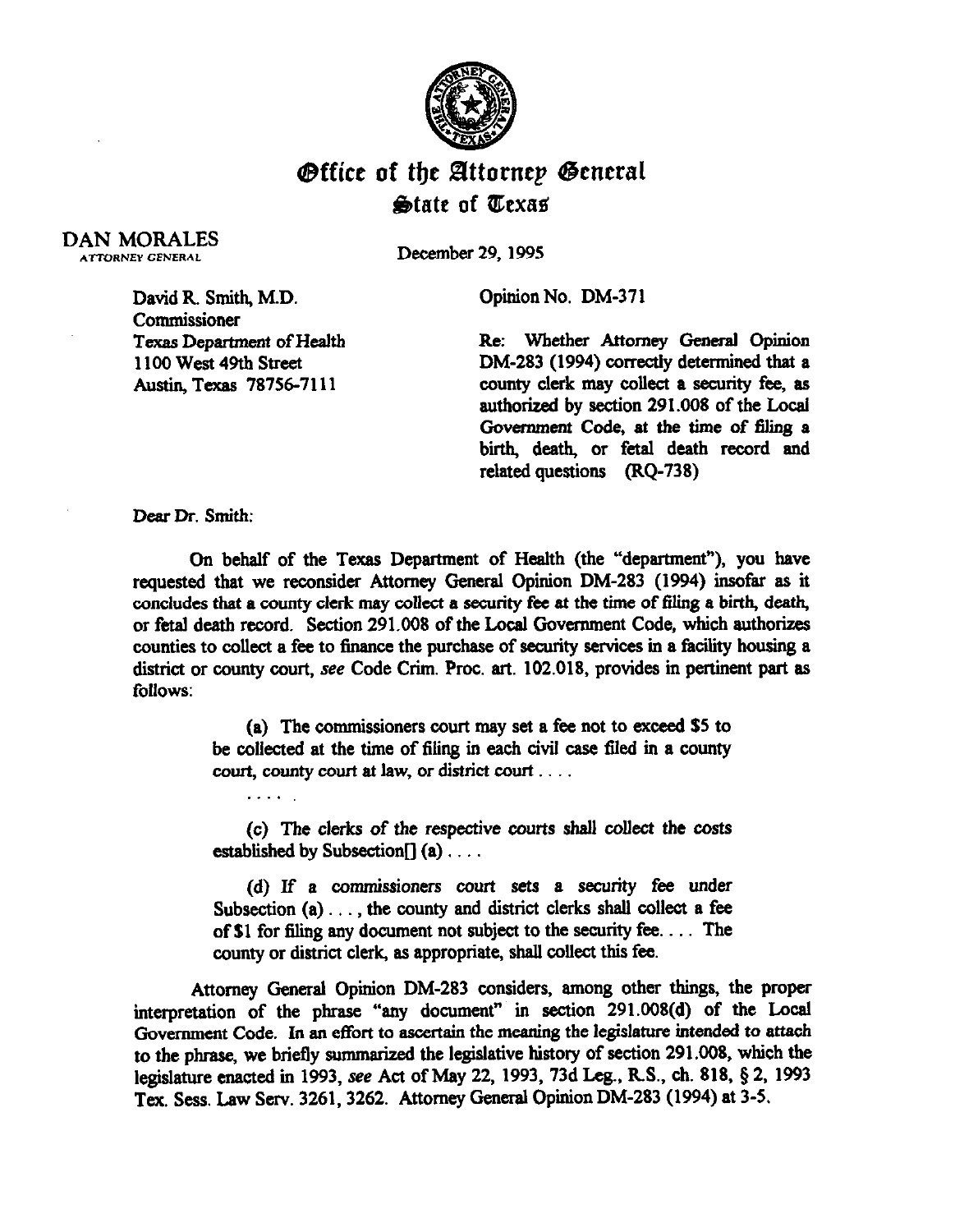As introduced, neither Senate BiU 243 nor its companion bill in the house, House Bill 882, proposed to exact a security fee on any documents except those to initiate a civil case fled in a county or district court, unless the lawsuit was for delinquent taxes. *Id.* at 4. The bills "did not propose to collect a \$1 fee 'for filing any document not subject to the security fee."" *Id.* (quoting Local Gov't Code § 291.008(d)). The opinion quotes a rather colorful exchange that occurred on the floor of the senate during the second reading of Senate Bill 243, in which Senator Harris discussed the unfairness of exempting from the fee marriage certificates, among other types of documents filed with the county clerk but which the bill as introduced exempted from the fee. *Id.* at 4-5 (quoting Debate on S.B. 243 on the Floor of the Senate, 73d Leg. 2 (Mar. 17, 1993) (statement of Senator Harris) (tmnscript available from Senate Staff Services)). In response, Senator Sibley opined that anyone who uses the courthouse should be subject to the security fees. *Id.* at 5 (quoting Debate on S.B. 243 on the Floor of the Senate, 73d Leg. 2 (Mar. 17, 1993) (statement of Senator Sibley) (transcript available from Senate Staff Services)).

As Attorney General Opinion DM-283 notes, however, balanced against the belief that the costs of courthouse security systems should be spread to everyone who uses the courthouse was a desire to limit court costs on civil cases. *Id*. To balance these two interests, Senator Leedom, during the third reading of Senate Bill 243 on the floor of the senate, introduced a floor substitute that added, among other provisions, a one-dollar fee on "all those that come in the courthouse [to] file papers." *Id.* (citing Debate on S.B. 243 on the Floor of the Senate, 73d Leg. 1 (Apr. 15, 1993) (statement of Senator Leedom) (transcript available from Senate Staff Services)).

In light of the legislative history of Senate Bill 243, we concluded that, pursuant to section 291.008(d) of the Local Government Code, "[a]ll documents that are not filed in connection with an existing civil case are subject to the one dollar security fee (unless another statute specifically exempts a particular document from a fee such as a security fee)." *Id.* at 8. Accordingly, we stated that a county or district clerk must charge the onedollar security fee on documents such as leases, wills, marriage licenses, and deeds. *Id. at*  8-9. We further determined that birth and death certificates are subject to the security fee because no statute specifically exempts them from a fee such as the security fee. *Id.* at 9.

In a brief your office filed in support of your request for reconsideration of Attorney General Opinion DM-283, your office asked that we look further at title 3 of the Health and Safety Code, which provides for the collection of vital statistics records: birth, death, and fetal death' records, marriage and divorce records.2 Chapter 191 of the Health and Safety Code provides for the administration of vital statistics records. Chapters 192

<sup>&</sup>lt;sup>1</sup>The department defines "fetal death" synonymously with "stillbirth," that is, " $\left[\frac{d}{dt}\right]$  prior to the complete expulsion or extraction from its mother of a product of conception." 25 T.A.C. § 181.1.

<sup>&</sup>lt;sup>2</sup>The department defines "vital statistics" as "[t]he registration, preparation, transcription, collection, compilation, and preservation of data pertaining to births, adoptions, legitimations, deaths, fetal deaths, marital status, and data incidental thereto." *Id.*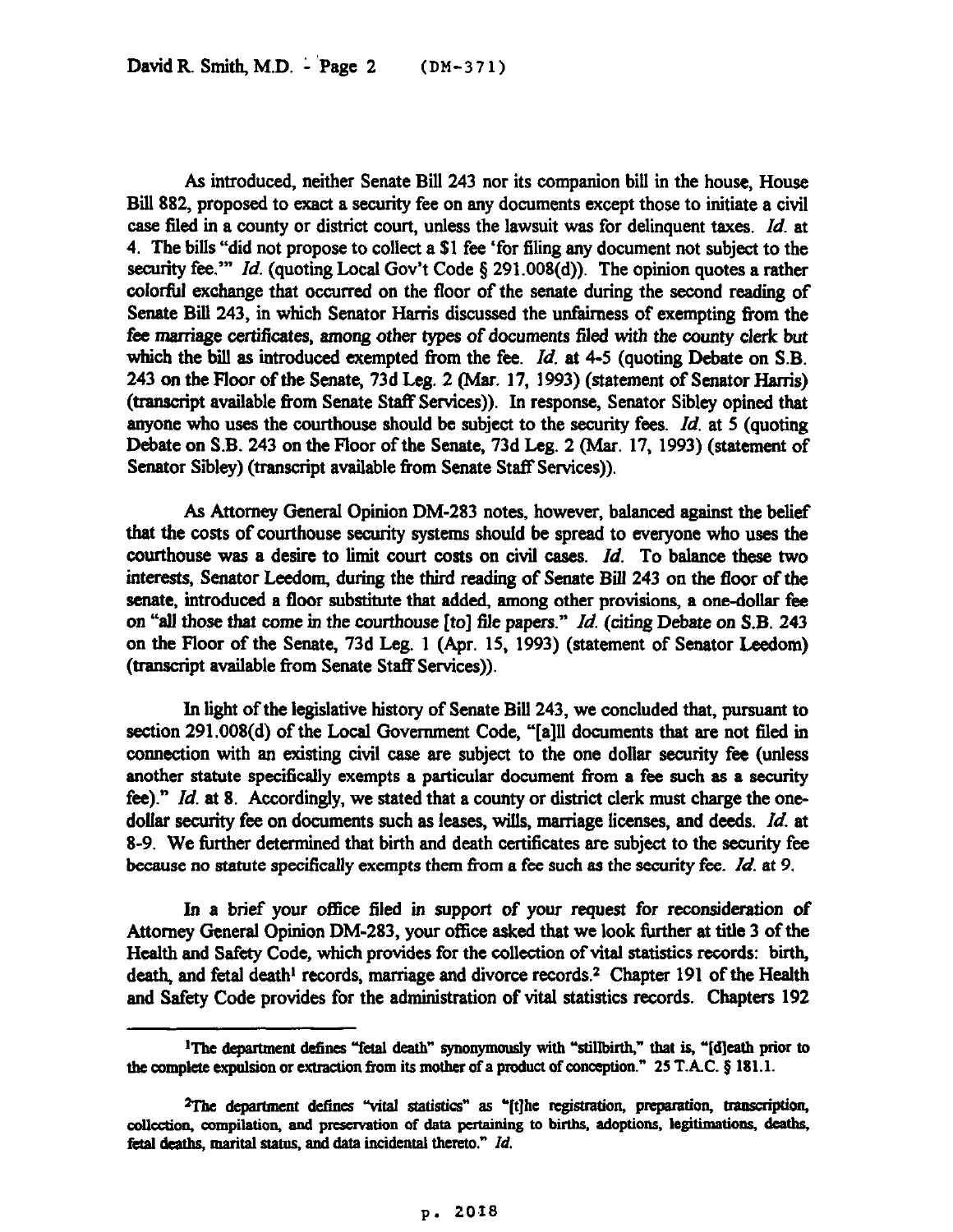through 194 pertain to birth, death, and marriage and divorce records, respectively. Chapter 195, the final chapter in title 3, provides for the enforcement of vital statistics reporting.

Section 191.002 requires the department to administer the registration of vital statistics and, to that end, mandates that the department, among other things, "establish a bureau of vital statistics with suitable offices that are properly equipped for the preservation of its official records" and "establish a statewide system of vital statistics." The Texas Board of Health is obligated to, among other things, adopt necessary rules for the collection of vital statistics. Health & Safety Code  $\S$  191.003(a)(1).

Subchapter B of chapter 191 divides the state into registration districts for the purposes of registering records of births, deaths, and fetal deaths. *Id*, § 191.021(a). The boundaries of the registration districts are coterminous with each justice of the peace precinct and each municipality with a population of more than 2,499. *Id.* The justice of the peace is the local registrar of births and deaths in a justice of the peace precinct, *id.*   $§$  191.022(a). However, if a justice of the peace and the county clerk agree in writing, and the commissioners court ratifies the agreement, the justice of the peace may transfer the duty of registering births and deaths to the county clerk. *Id.* In such an event, it appears that the county clerk becomes the local registrar of births and deaths.

Additionally, in a municipality with a population over 2,499, the municipal clerk or secretary is the local registrar of births and deaths. *Id. \$191.022(b).* However, **such a**  municipality may transfer its duties relating to the maintenance of birth and death records to the county in which the municipality is located if the transfer complies with section 191.023 of the Health and Safety Code. *Id.* 5 191.023(a). Section 191.023(c) suggests that the county has some discretion in determining which official will assume the transferred duties, so long as the designated official attests in writing that he or she has sufficient resources and finances to assume those duties. Thus, a county may select the clerk of its county court, in which case the clerk apparently would become the local registrar of births and deaths for the municipality.3

The local registrar must secure a complete record of each birth, death, and fetal death that occurs in the local registrar's jurisdiction<sup>4</sup> and has certain specified duties with

<sup>&</sup>lt;sup>3</sup>You state that, in fact, only 134 of 688 local registrars are county clerks who have received local registrar duties either by transfer from the justice of the peace or by consolidation in the county of county and municipal maintenance of vital records.

<sup>&</sup>lt;sup>4</sup> Section 192.001 of the Health and Safety Code mandates the registration of the birth of each child born in the state. The physician or midwife in attendance at a birth is required to file the birth certificate with the local registrar of the registration district in which the birth occurs. Health & Safety Code § 192.003(a). If no physician or midwife attended the birth, the child's father or mother or the **where** or manager of the premises where the birth occurs must report the birth to the local registrar. *Id.* **8 192.003(b). The pason in charge of interment or in charge of removing a body from a registmtioa**  district for disposition must file the death or fetal death certificate with the local registrar of the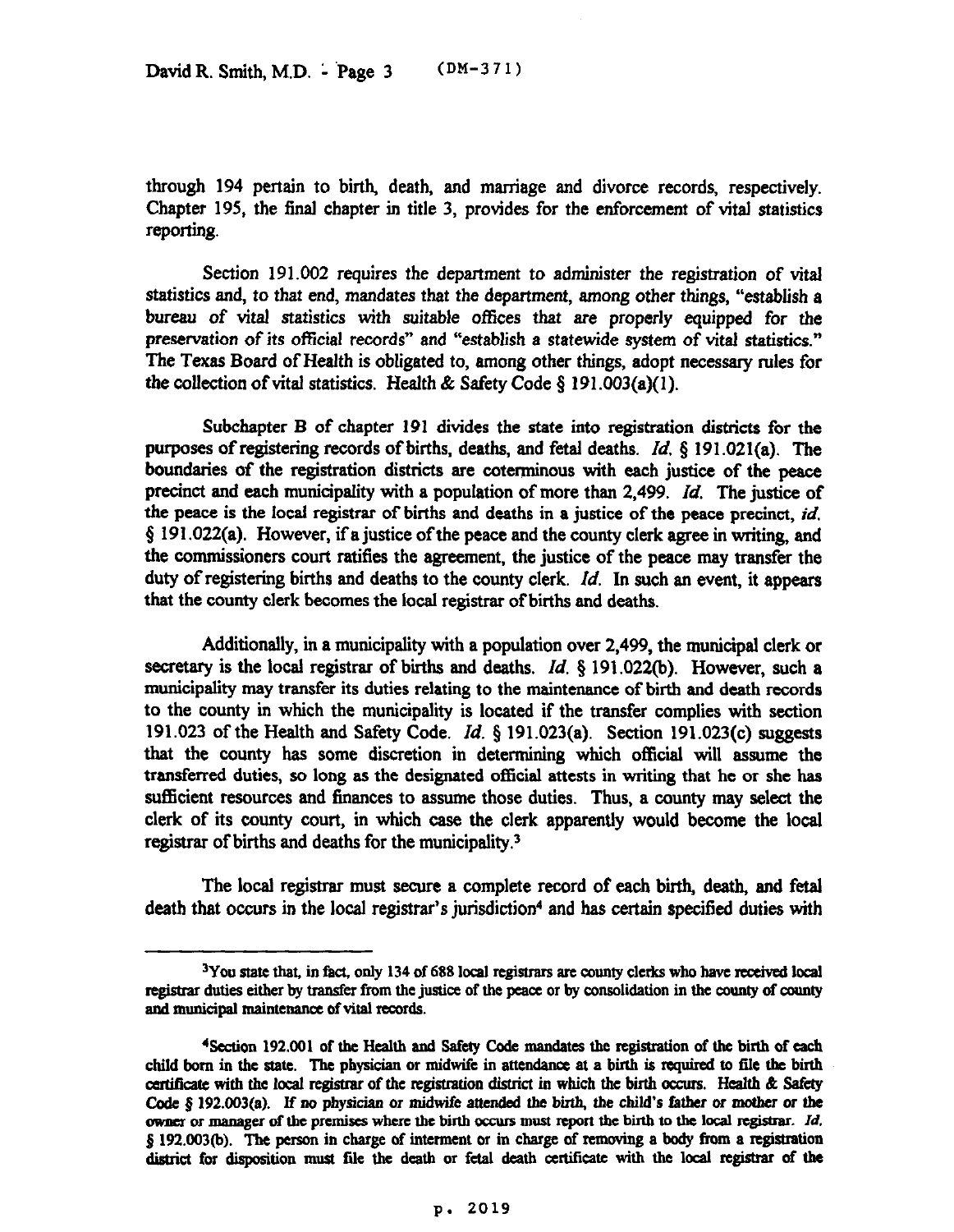regard to registering, reviewing, and reporting such records. *Id. 3s* 191.026 - ,027, .029 - ,030. Among the local registrar's duties is the duty to, on a monthly basis, file with the commissioners court or county auditor a copy of each birth, death, and fetal death certificate that has been filed with the local registrar during the preceding month; the county commissioners court or county auditor is, in turn, to "deposit" the copies in the county clerk's office. *Id.* 5 191.030(a), (c). A local registrar that fails, neglects, or refuses to perform a duty under title 3 commits a class C misdemeanor. *Id.*   $$ 195.004(c) - (d)$ .

You state that the duties of a local registrar are separate and apart from the duties of a county clerk. We agree. Cf. Attorney General Opinion O-2308 (1940) at 4 (stating that duties and obligations of city clerk ordinarily are separate and distinct from those of local registrar, although not necessarily incompatible). Accordingly, when a county clerk, through transfer from a justice of the peace or by consolidation with a municipality, takes on the additional duties of the local registrar, we believe that the county clerk performs those duties as local registrar, not as county clerk.

Section 291.008(d) authorizes only county and district clerks to collect the security fee. Local registrars are not authorized to collect a security fee. We conclude that the statute requiring or authorizing a county clerk to collect a security fee upon the filing of certain documents does not apply to documents filed with the county clerk in his or her capacity as local registrar. We modify our conclusion in Attorney General Opinion DM-283 that section 291.008(d) of the Local Government Code "applies to all documents filed pursuant to all filing statutes, except statutes" that expressly prohibit the charging of such a fee. Attorney General Opinion DM-283 (1994) *at* 8. We here conclude instead that the county clerk may collect the one-dollar security fee pursuant to section 291.008(d) of the Local Govermnent Code on all documents filed with the county clerk as county clerk, unless a specific statute prohibits the imposition of such a fee. Thus, a document filed with the county clerk as local registrar, that is, a birth, death, or fetal death record, is not subject to the one-dollar security fee section  $291.008(d)$  authorizes.<sup>5</sup>

In addition, we note that the state registrar of vital statistics must "prepare and issue detailed instructions necessary for the uniform observance of this title and the

<sup>(</sup>footnote continued)<br>registration district in which the death occurred or the body was found, if the place of death is unknown. Id. §§ 193.002, .003(a).

<sup>&</sup>lt;sup>5</sup> Section 191.0045(a)(3) of the Health and Safety Code specifically authorizes the bureau of vital **atatistics to charge a fee for filing a record under title 3.** See also *id.* § 191.0045(b). Any fees that the bureau of vital statistics collects are to be deposited into the state treasury to the credit of the vital statistics fund. *Id.* § 191.005(a), (c). You have argued in your brief that "[t]he Board of Health alone is authorized **to prsribe a schedule of fees for vital statistics," citing section 191.0045(a)(3) and @) to suppott yout**  claim. We read section 191.0045 only to authorize the bureau of vital statistics to charge fees for providing services; we do not read the section to preclude any other entity (including the legislature) from imposing a fee upon the services the bureau of vital statistics performs.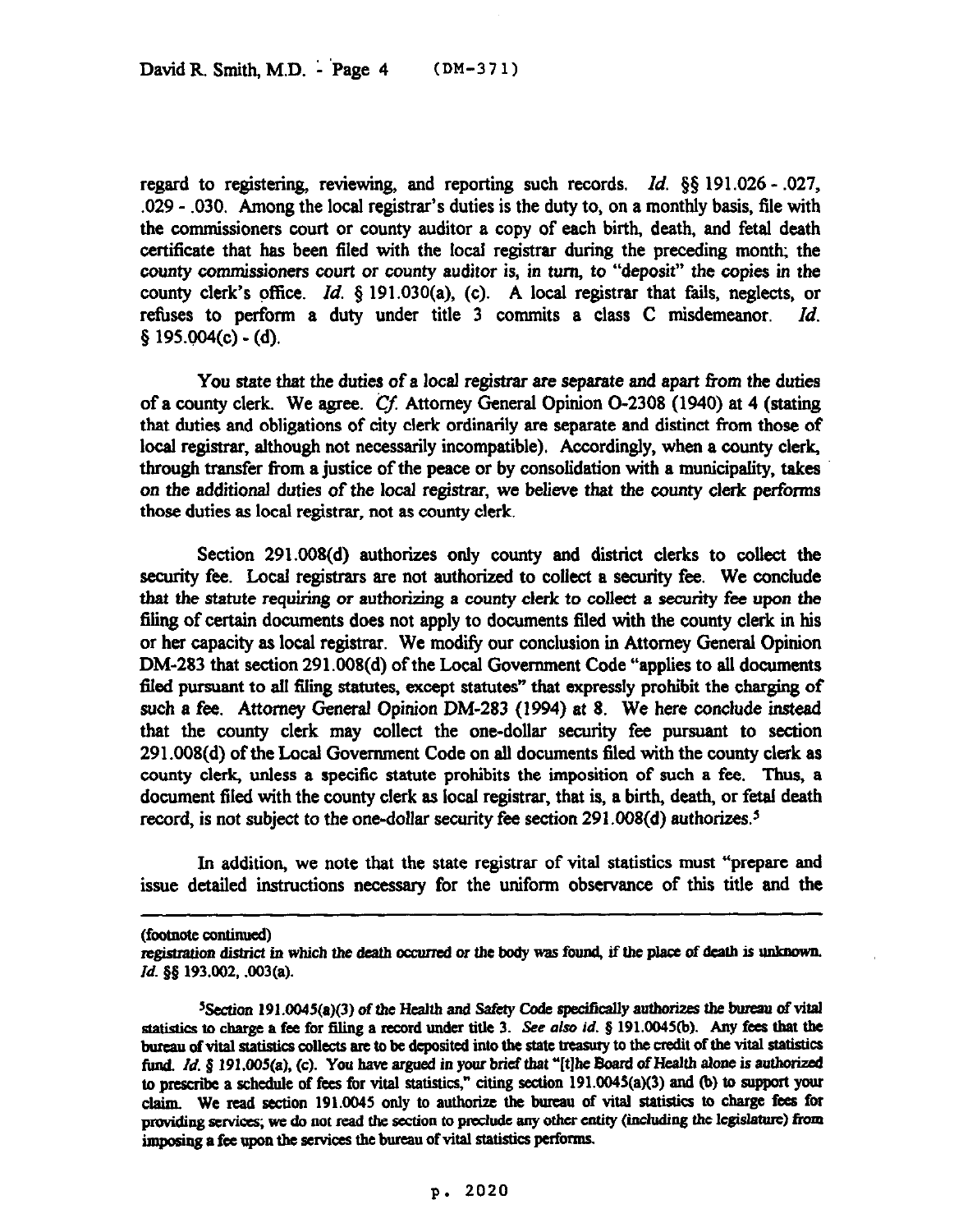maintenance of a perfect system of registration." Health & Safety Code  $\S$  191.004(b); see also *id.* § 191.004(a) (providing that director of bureau of vital statistics also serves as state registrar). Allowing a county clerk serving as a local registrar to collect a security fee upon the filing of birth, death, and fetal death records will result in nonuniform observance of title 3 in that some local registrars will collect the security fee, while others will not. First, under section 291.008 of the Local Government Code, a county may, but need not, decide to require the collection of the security fee. Thus, *some* county clerks collect the security fee, while others do not. Second, section 291.008 of the Local Government Code authorizes county clerks to collect the security fee, but the section does not apply to justices of the peace or municipal clerks.

You also ask whether a county clerk may collect a fee for records management and preservation on the filing of birth, death, and fetal death records. Section 118.01 l(b)(2) of the Local Government Code authorizes a county clerk to set and collect "from any person" a records management and preservation fee of no more than five dollars. The records management and preservation fee, which is to be paid at the time documents are tiled, is used to subsidize specific records preservation and automation projects. We believe, consistent with our conclusion here, section 118.011(b)(2) applies only to documents filed with the county clerk in his or her capacity as county clerk; it does not apply to birth, death, and fetal death records filed with the county clerk in his or her capacity as local registrar.

To the extent that Attorney General Opinion DM-283 is inconsistent with this opinion, it is modified.

## **SUMMARY**

A statute requiring or authorizing *a* county clerk to collect a particular fee upon the filing of certain documents does not apply to birth, death, and fetal death records filed with the county clerk in his or her capacity as local registrar. Accordingly, a county clerk may collect the one-dollar security fee that section 291.008(d) of the Local Government Code authorizes only on documents tiled with the county clerk as county clerk, unless a specific statute prohibits the imposition of such a fee. The county clerk may not collect the onedollar security fee on birth, death, or fetal death records filed with the county clerk in his or her capacity as local registrar.

Likewise, a county clerk may collect the records management and preservation fee section 118.01 l(b)(2) of the Local Government Code authorizes only on documents filed with the county clerk in his or her capacity as county clerk, the county clerk may not collect the records management and preservation fee on birth, death, and fetal